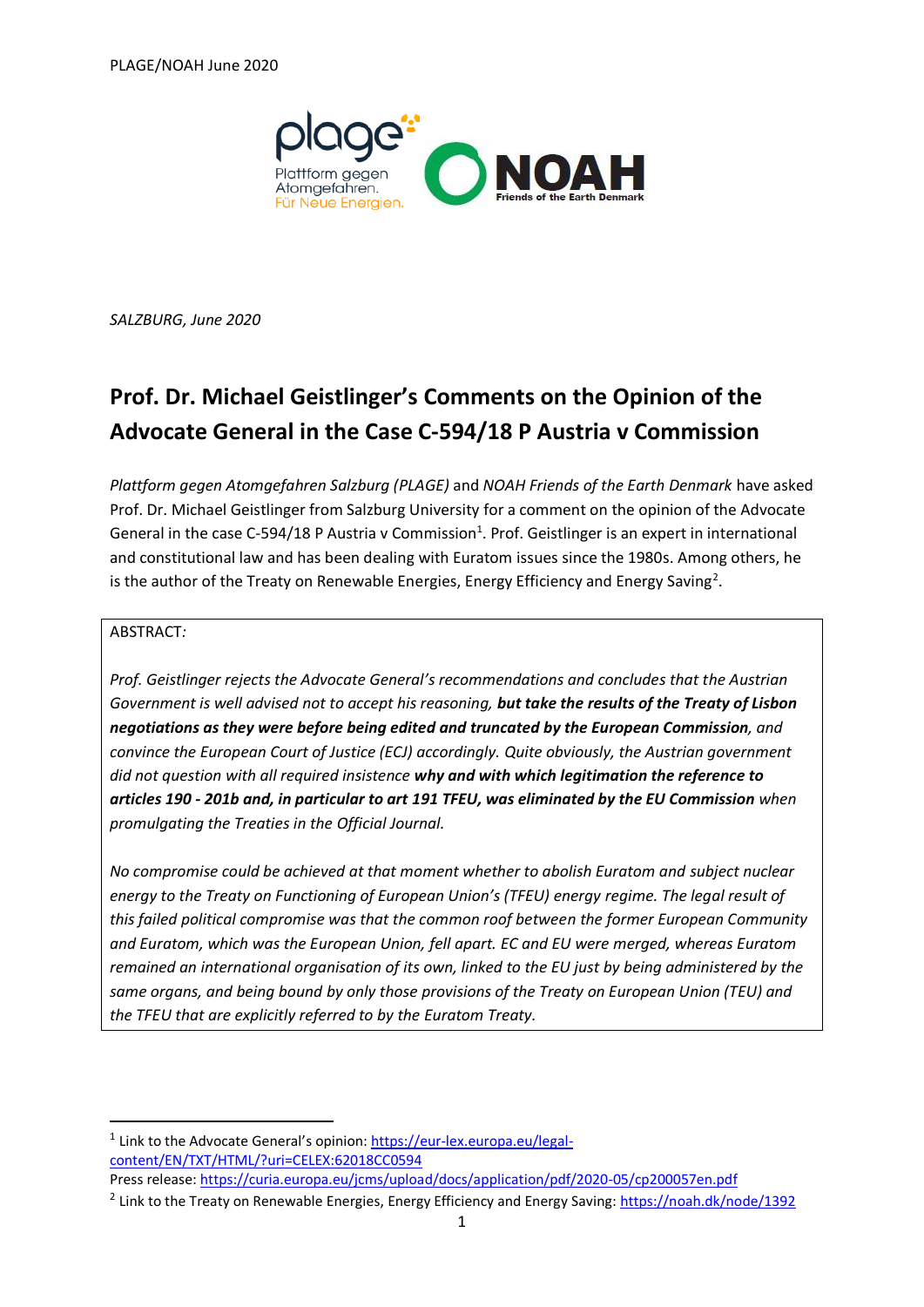## **The following is a quick, unofficial opinion on the Advocate General's statement:**

"The opinion of the Advocate General Hogan is no surprise for me and was, unfortunately, to be expected. However, there is still a decision of the ECJ to come and a very tiny chance that the ECJ will not follow the opinion of the Advocate General. I see a certain inconsistency in the arguments used by the Advocate General:

According to the Advocate General, there is nothing in the Euratom Treaty dealing with the issue of State aid and he deems it appropriate that rules contained in the TFEU concerning competition and State aid should apply to the nuclear energy sector when the Euratom Treaty does not contain specific rules.

He furthermore finds that *"the development of nuclear power is, as reflected in the Euratom Treaty, a clearly defined objective of EU law, and that objective cannot be subordinated to other objectives of EU law, such as the protection of the environment."*

However, this opinion is even more misleading and unjustified under Euratom, EU and general international law than the decision of the General Court was before. Even if the ECJ is known to follow the opinions of the Advocate General most of the time, blatant inconsistencies in his opinion could make it difficult for the ECJ to decide against Austria in the case at hand.

Emphasis shall be laid on para 31 of the Opinion, where the Advocate General deals with the third part of Austria's plea in law, which he summarizes as follows: "In the third part of its first plea in law, the Republic of Austria criticises the General Court's reliance on Article 106a of the Euratom Treaty when it [i.e. the General Court] applied Article 107 TFEU, on the basis that the Euratom Treaty does not contain any rules dealing with State aid. Given that the General Court applied Article 107(3)(c) TFEU to a situation governed by the Euratom Treaty, it [i.e. the General Court] should also have taken into consideration other provisions of EU law outside the Euratom Treaty. The provisions in question are those on the protection of the environment — which encompasses the protection of health namely Article 37 of the Charter of Fundamental Rights of the European Union ('the Charter') and Article 11 TFEU and, more specifically, '*in the context of the establishment and functioning of the internal market and with regard for the need to preserve and improve the environment* … [the promotion] of energy efficiency and energy saving and the development of new and renewable forms of energy', as specifically singled out as aims of the Union policy on energy in Article 194(1)(c) TFEU. It [Austria's plea] also points to the fact that the General Court did not take those objectives into account, something which it maintains runs counter to the precautionary principle, the 'polluter pays' principle and the principle of sustainability. In that respect, the Republic of Austria challenges paragraph 516 of the judgment under appeal."

The Advocate General assesses this reasoning by undertaking a "closer look at the relationship between the Euratom Treaty and the TEU as well as the TFEU and, in particular, the scope and significance of Article 106a(3) of the Euratom Treaty and the second subparagraph of Article 194(2) TFEU." in paras 33 ff of his Opinion.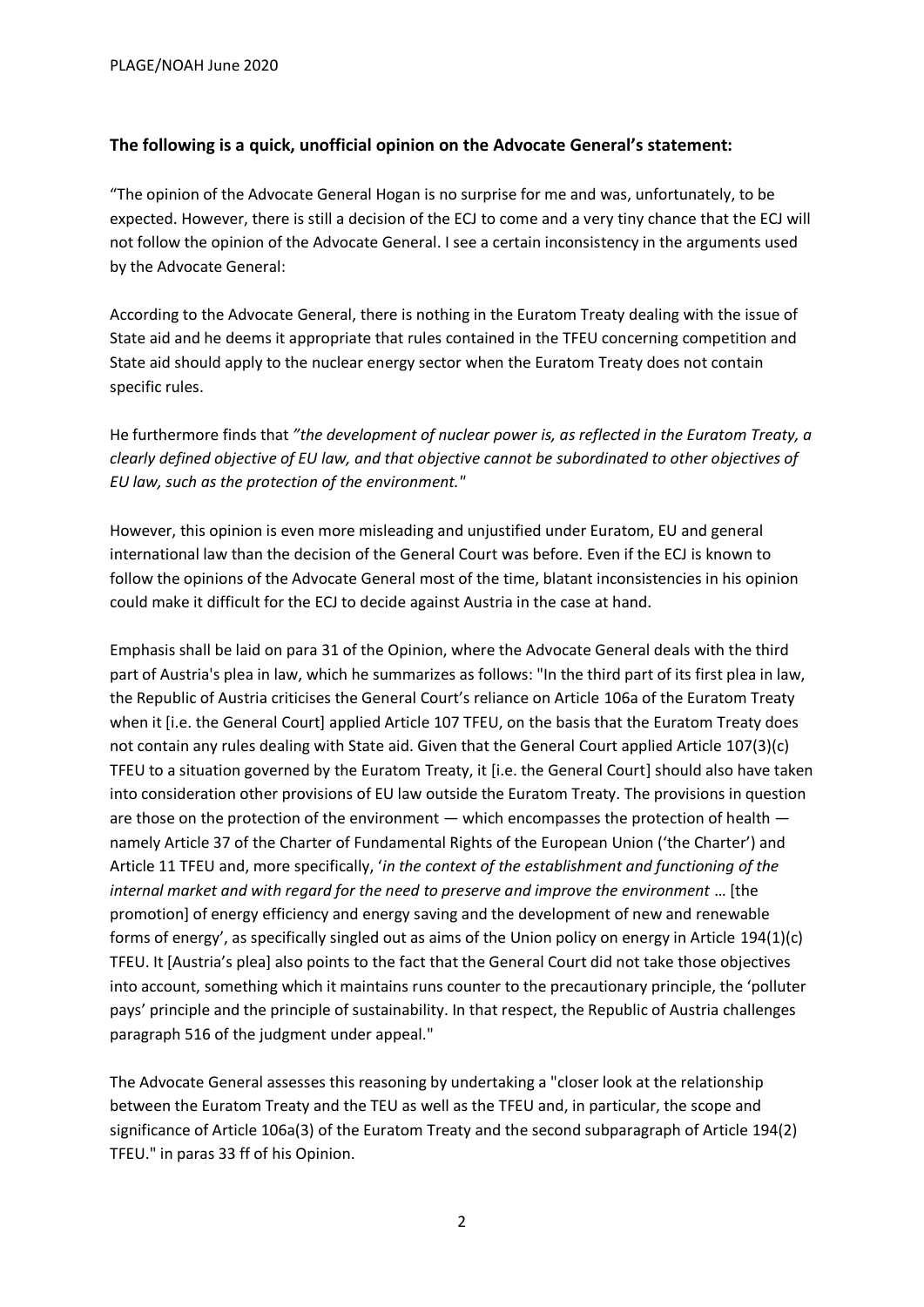He holds in para 34 of his Opinion that the "wording of Article 106a(3) of the Euratom Treaty makes it clear that the Euratom Treaty stands on an equal footing with the TEU and the TFEU as primary law. It states that provisions of the TEU and the TFEU may not be applied in the sphere of the Euratom Treaty, in so far as those provisions derogate from the provisions of the Euratom Treaty. As the General Court put it: '*Consequently, the provisions of the Euratom Treaty constitute special rules in relation to the provisions of the [TFEU] and therefore derogate from the latter provisions in the event of any conflict'*."

The Advocate General draws from that the conclusion in para 35 of his Opinion that this "*means that if a particular issue has been specially dealt with by a provision of the Euratom Treaty, then there is no room for the application of the TEU or the TFEU in so far as they provide to the contrary.*" and reasons in para 36 that the "*question of what happens if a question is not dealt with in the Euratom Treaty is, perhaps, not quite as straightforward. As Advocate General Szpunar pointed out in his Opinion in Kernkraftwerke Lippe-Ems, 'there are two ways of looking at the relationship between those Treaties. One either takes the view that the Euratom Treaty deals exhaustively with all questions pertaining to the area of nuclear power, leaving no room at all for the application of either the TEU or the TFEU. The other approach is to say that the TEU and the TFEU apply in all areas covered by EU law which are not dealt with in the Euratom Treaty*.'"

The Advocate General finds in para 37 that given "*that the Euratom Treaty is only a sectoral treaty aimed at furthering research, development and investment in the nuclear industry, whereas the TEU and the TFEU have much more far-reaching aims and, given the Union's extensive competences in a wide range of areas and sectors, it seems appropriate to apply the rules of the TFEU whenever the Euratom Treaty does not contain more specific rules. It would be odd if, for example, the provisions of Article 157(1) TFEU relating to equal pay were not to apply to employees working in the nuclear energy sector. This, in any event, is the approach which is also reflected in the case-law of this Court.*"

Finally Advocate General Hogan draws the conclusion in para 38 of his Opinion "*that the provisions of the Euratom Treaty have to be considered as* leges speciales *in respect of the provisions of the TFEU which do not preclude the application of provisions of the TFEU if the Euratom Treaty does not have any special or specific rules in that area. Any other conclusion would mean in effect that the production of nuclear power was not governed by any of the general rules governing the internal market. In the present case, it is clear that the Euratom Treaty does not contain special rules regarding State aid. It follows, therefore, that the provisions of Articles 107, 108 and 109 TFEU apply to aid granted by Member States in the field of nuclear energy.*"

The Austrian Government is well advised not to accept this reasoning, as supposed by the Advocate General, but take the results of the Treaty of Lisbon negotiations as they were and convince the ECJ accordingly. No compromise could be achieved at that moment whether to abolish Euratom and subject nuclear energy to the TFEU energy regime. The legal result of this failed political compromise was that the common roof between the former EC and Euratom, which was the EU, fell apart. EC and EU were merged, whereas Euratom remained an international organisation of its own, linked to the EU just by being administered by the same organs, and being bound by only those provisions of the EU Treaty and the TFEU which explicitly have been declared applicable by the Euratom Treaty in its original version and by the Protocol No 2 AMENDING THE TREATY ESTABLISHING THE EUROPEAN ATOMIC ENERGY COMMUNITY and attached to the Treaty of Lisbon.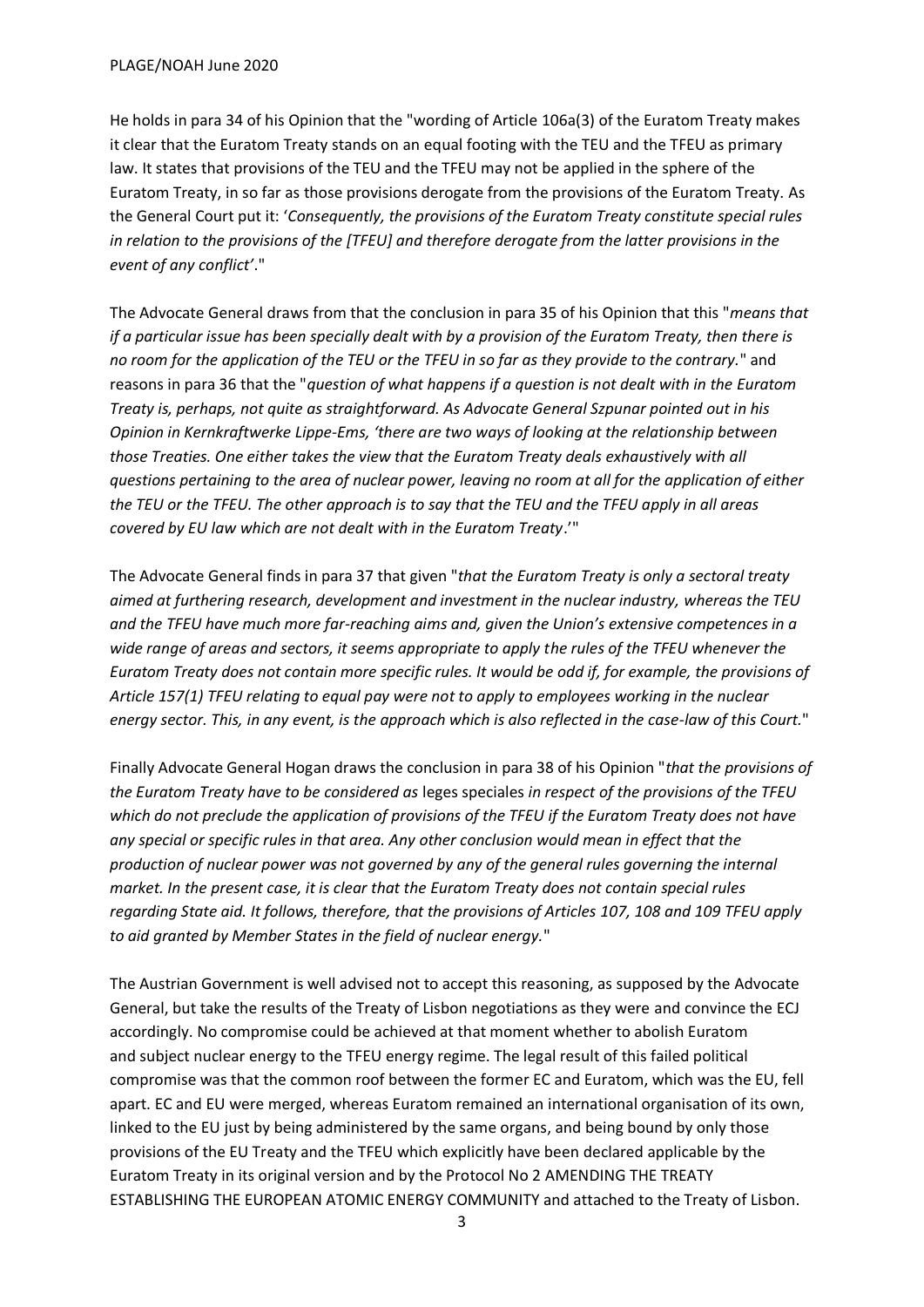The crucial provision emanating from this Protocol is, in fact, article 106a(1) Euratom Treaty. The text of this provision is clear. It was submitted to ratification by the national parliaments, including Austria's parliament, as follows: "

*APPLICATION OF CERTAIN PROVISIONS OF THE TREATY ON EUROPEAN UNION AND OF THE TREATY ON THE FUNCTIONING OF THE EUROPEAN UNION* 

*Article 106a* 

*1. Article 7, Articles 9 to 9 F, Article 48(2) to (5), and Articles 49 and 49 A of the Treaty on European Union, Article 16 A, Articles 190 to 201b, Articles 204 to 211a, Article 213, Articles 215 to 236, Articles 238, 239 and 240, Articles 241 to 245, Articles 246 to 262, Articles 268 to 277, Articles 279 to 280 and Articles 283, 290 and 292 of the Treaty on the Functioning of the European Union, and the Protocol on Transitional Provisions, shall apply to this Treaty.* 

### *…*".

Article 106a(1) expressly enumerates those provisions of the EU Treaty and of the TFEU that shall be applicable to Euratom. Any article of the EU treaty and of the TFEU not mentioned in article 106a of the Euratom Treaty or in any other place of the Euratom Treaty is not applicable. It is not part of the own legal order of Euratom. Maybe that Austria did not emphasize clearly enough so far, that the European Commission when promulgating article 106a without approval by the national parliaments, including Austria's, eliminated a couple of these applicable provisions. One could call this action a betrayal of the national parliaments and Austria might well refer to the fact that articles 190 to 201b TFEU were included in this order of application. Of particular importance is that this list, thus, also contained article 191(1) and (2) TFEU which reads as follows:

"*1. Union policy on the environment shall contribute to pursuit of the following objectives:* 

*- preserving, protecting and improving the quality of the environment,* 

*- protecting human health,* 

*- prudent and rational utilisation of natural resources,* 

*- promoting measures at international level to deal with regional or worldwide environmental problems, and in particular combating climate change.* 

*2. Union policy on the environment shall aim at a high level of protection taking into account the diversity of situations in the various regions of the Union. It shall be based on the precautionary principle and on the principles that preventive action should be taken, that environmental damage should as a priority be rectified at source and that the polluter should pay. …*"

Advocate General Szpunar in his opinion in Kernkraftwerke Lippe-Ems was correct with his first option of *"looking at the relationship between those Treaties. One ... takes the view that the Euratom Treaty deals exhaustively with all questions pertaining to the area of nuclear power, leaving no room at all for the application of either the TEU or the TFEU."*

One would need to add, however, to his opinion: "*with the exception of those provisions of the TEU and TFEU which are explicitly referred to by the Euratom Treaty*". Obviously, the Austrian government did not follow up clearly enough with questioning why and with which legitimation the reference to articles 190 - 201b and, in particular to art 191 TFEU, was eliminated by the EU Commission when promulgating the Treaties in the Official Journal.